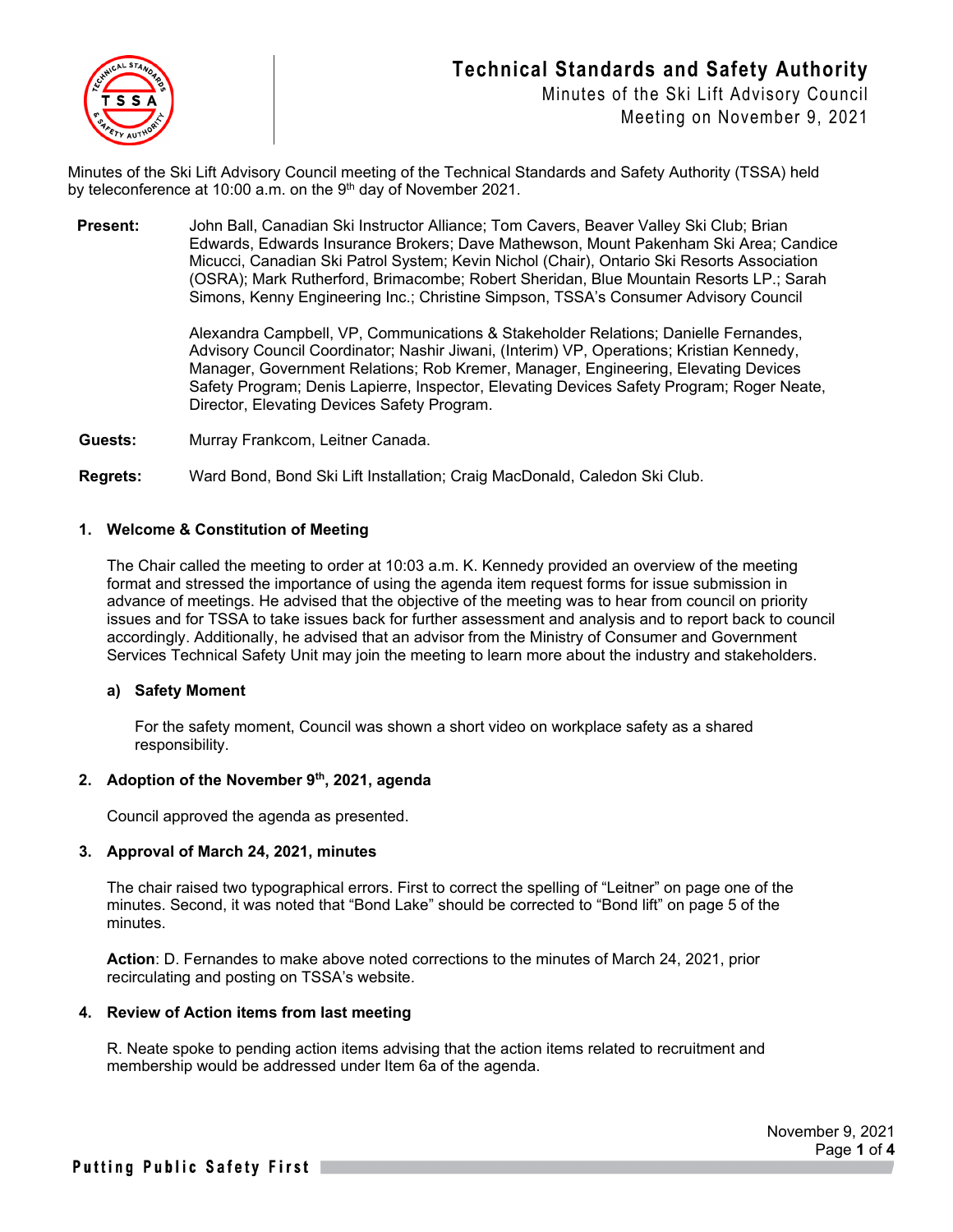

### Minutes of the Ski Lift Advisory Council Meeting on November 9, 2021

Additionally, he advised that the action item related to the minutes was completed.

#### **5. Chair's Update**

The Chair treated the report circulated in advance of the meeting as read. He noted that a more normal operating season is expected and welcomed by the industry for this winter. He advised that operating guidelines have been well received and accepted by the Ministry of Health, noting however that there is some difficulty in relation to communications with individual municipal health units from jurisdiction to jurisdiction, which are being resolved.

R. Neate advised council of TSSA's vaccination policy and noted that the policy is posted on TSSA's website. Responding to a question from council about how often TSSA inspectors are tested, R. Neate advised that unvaccinated inspectors are tested twice a week. There were no other questions or comments from council.

#### **6. Council administration**

#### **a. Membership matrix**

D. Fernandes detailed the purpose of the membership matrix review, namely, to ensure alignment with industry. She detailed a proposal for changes to the matrix and provided council with the rationale associated with each of the proposed amendments. The proposal included the following:

Overall:

- Removed sector maximums
- New category Ski Safety Education with a mandatory position for Canadian Ski Patrol or Canadian Ski Instructors Alliance with a minimum of 1 member allowance which were previously under the "consumer" category
- Changed "Other" category to include a with a mandatory position for a consumer representative

Owners/ Operators

- New definitions to classify large and small resorts.
	- $-$  4+ devices = Large resort
	- 1-3 devices = Small resort
- Removed urban resorts as a mandatory position.

Manufacturers/ Independent Engineer

• New mandatory position for manufacturer under Manufacturer/Independent Engineer category with minimum of 1 member allowance. Removed the term "designer" from subcategory.

There was some discussion on this item. Council proposed the following amendments:

- 1. Creation of a new category for associations with a minimum of (1) position
- 2. Move OSRA under associations with (1) mandatory position
- 3. Provide examples of other associations that could fit in this category, noting the list is not exhaustive. Examples provided include Association of Snow Board Instructors (ASBI), Alpine Canada Alpin (ACA), and Canadian Ski Coaches (CSC), etc.
- 4. Change the minimum position for Owners/ Operators from (4) to (3) to accommodate for moving OSRA to the associations category.

Council approved the matrix as amended.

**Action**: D. Fernandes to amend the proposal to reflect the changes proposed by council.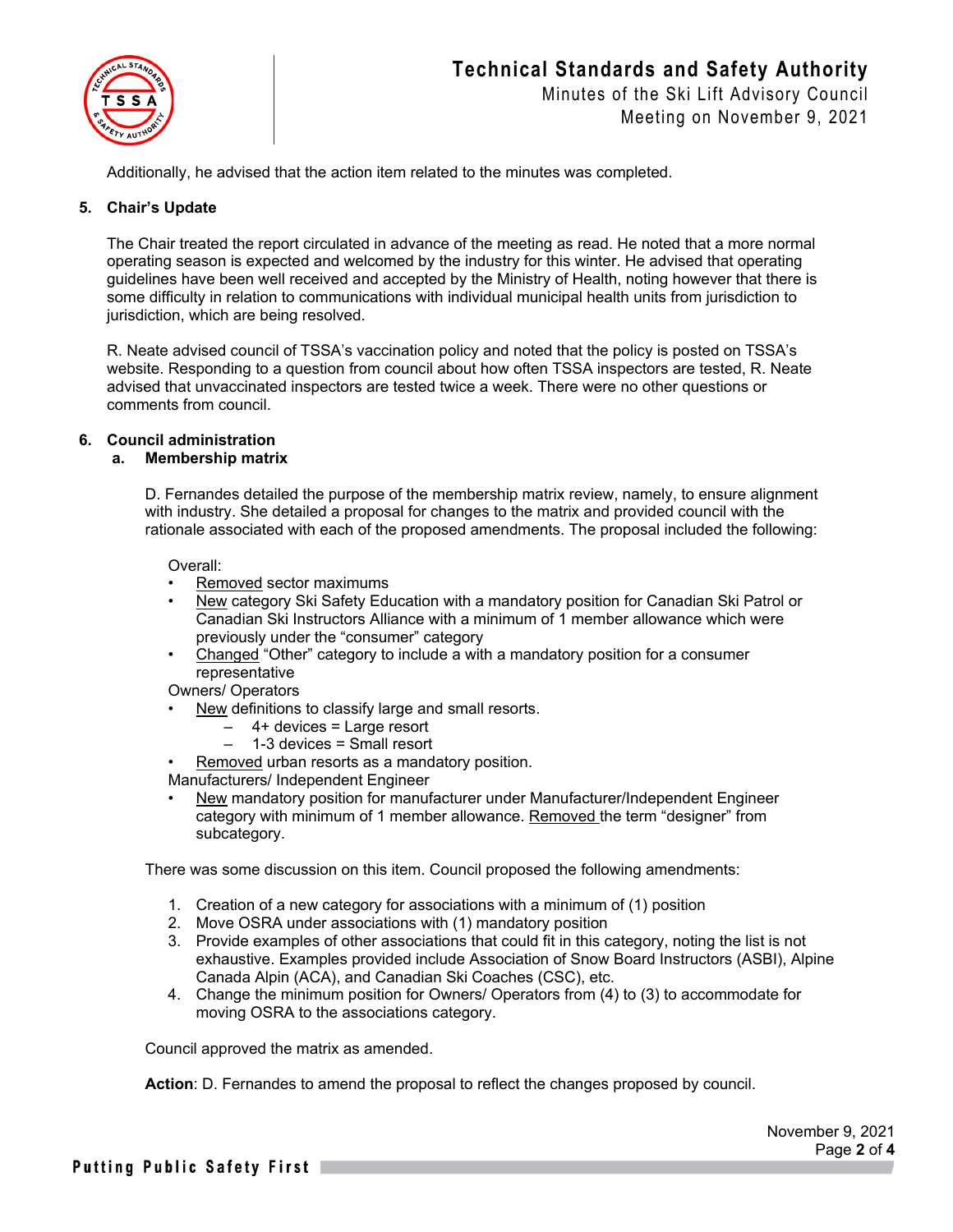

Minutes of the Ski Lift Advisory Council Meeting on November 9, 2021

**Action**: D. Fernandes to present the amended proposal to the CEO for approval.

#### **7. Aging Lift Assessment Guideline**

R. Kremer spoke to this item advising that the guideline has been shared with council, noting no comments have been submitted. He explained the language in the guideline is tied to the next CAD amendment, adding that once the CAD is posted there will be alignment with the guideline.

Responding to a question from the council about whether the guideline would be updated each time the CAD changes, R. Kremer advised that this is possible, noting that the guideline would be updated with the new CAD as a reference. In response to a question about when the draft was circulated, D. Fernandes advised that it was shared twice, once in September and once two weeks in advance of the meeting.

There were no additional questions or comments from council.

#### **8. SLAC Issue Prioritization Discussion:**

#### **a. CAD Status Update**

The Chair provided an overview of the request form circulated in advance of the meeting, noting that timely adoption of codes is important to the industry/ sector. P. Simeon acknowledged the comment noting that timely code adoption based on evidence was a TSSA objective that was shared last fall. He advised that six out of seven codes have been adopted noting that the Elevating Device Code Adoption Document is the last to be adopted. He acknowledged that communication about delays should have been more robust and advised that moving forward this would be the case. He advised council that the current CAD amendments have been posted for comment and the deadline to provide feedback is November 13, 2021. He explained that the intention is to have the CAD posted in January, noting however that this depends on the volume of feedback received.

The Chair commented that TSSA is making progress toward faster code adoption, noting this is a welcomed development by the industry. There were no questions or comments from council.

#### **b. Billing model & fee relief**

The Chair Provided and overview of the request form circulated in advance of the meeting. He explained that there is a concern within the industry that as a result of the implementation of the new business model, good actors are being unduly penalized. He explained that some operators have seen their fees increase. He asked if the change to the TSSA business model has resulted in an increased inspection frequency. S. Ariyaretnam clarified that the inspection cost has been annualized, noting that this does not change the inspection frequency. He explained that the new business model makes fees more predictable and includes a follow-up inspection should it be required. Overall, he explained the business model is revenue neutral, noting that some customers that were below the average would see and increase while those above the average would see a decrease in costs. He explained that the goal is to eventually transition to a risk-based model, noting that in order to do accomplish this, transitioning to the current business model is essential.

A few council members noted increases in their average costs and advised that as "good actors" it is unfortunate that they face increases. S. Ariyaretnam advised that "bad actors" must pay increased fees for additional inspections, adding that this is how the model is currently handling situations of this nature. A. Campbell added that changes to the model coincided with the fee relief issued by the government. The Chair acknowledged the comment and recommended that TSSA issue communications related specifically to the ski sector which included key messages about business model, specifically what fees are bundled into the new flat fee. D. Fernandes advised that a

> November 9, 2021 Page **3** of **4**